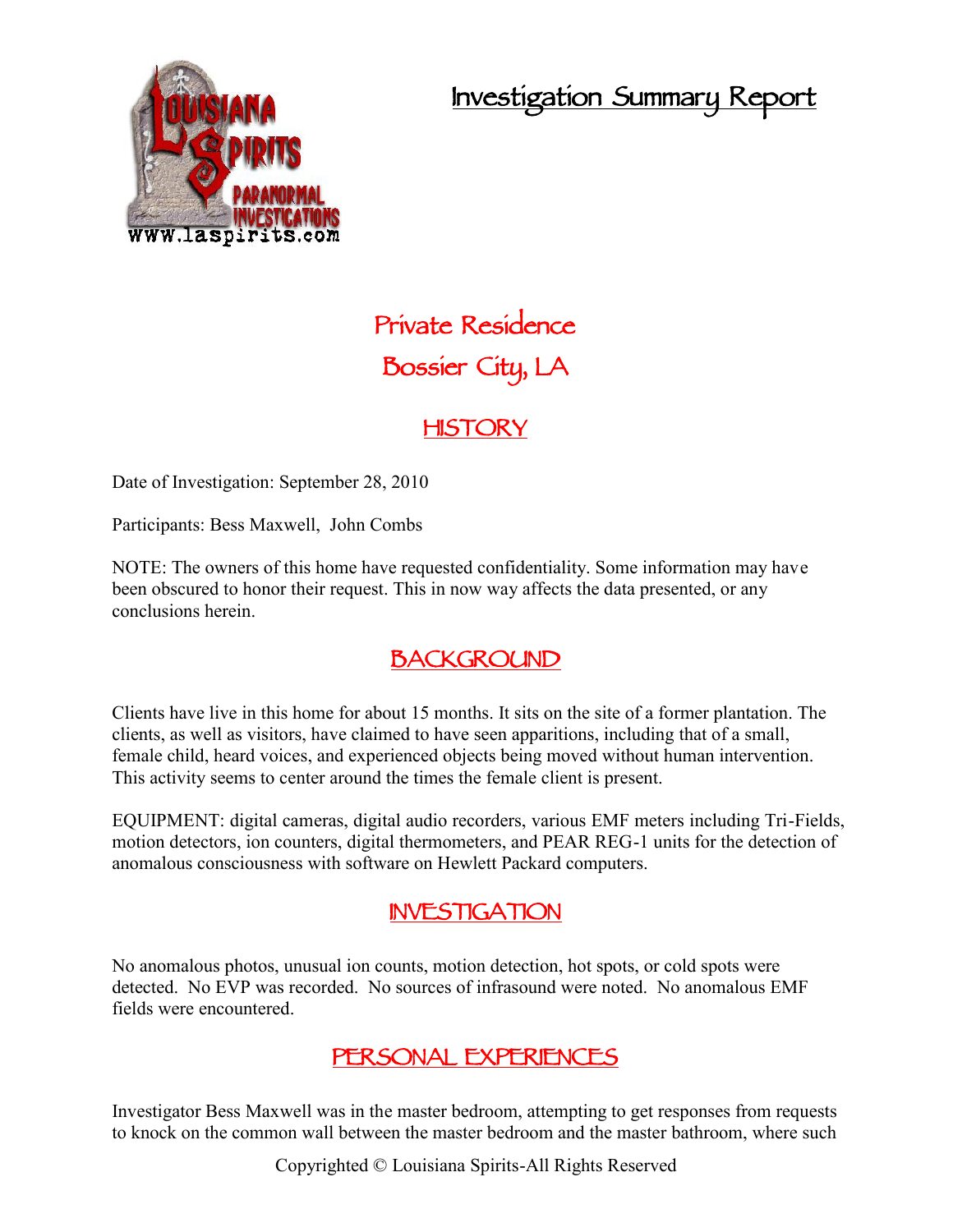events had happened at prior times. John Combs was approaching the closed door of the main bathroom, which was closed completely, at the time of the requests being made. The master bedroom is at the left end of the trailer, and the main bath almost at the opposite right end. Just at the bath door was approached, about 3 feet away, 3 thumps were heard on the bathroom door, seeming to come from the inside portion of the door. The door was immediately opened, and no one was inside, nor any object on the floor, nor any object found that could have made this thumping noise with the room unoccupied. The timing was confirmed by Bess Maxwell exiting the master bedroom, and coming to the main bath, just as the bathroom was being examined for a natural cause of the thumping. Exact cause, natural, was never ascertained.

### **CONSCIOUSNESS DETECTION: - PEAR UNITS / SOFTWARE**

This testing is passive in nature and designed to statistically detect by probability, the presence of human consciousness affecting REG-1 units by the quantum tunneling method, when all incarnate consciousness has been removed from the testing areas. The minimum reporting standard for this type study on the consciousness is  $p < .05$ , with the .05 being the probability the event could be due to chance alone. A total of 29 tests were run. At the minimum reporting standard of .05, we could expect to receive 1.45 tests due to chance alone. (29 x .05 = 1.45) The mean score of the 3 positive tests was .031091, so the corrected expectation would be .90 false positives, due to chance.

The test results were as follows:

| Washroom 1      | $z=1.876$ | p<.030328   |  |
|-----------------|-----------|-------------|--|
| Front Bedroom 1 | z= 1.725  | p < .043173 |  |
| Main Bath 2     | $z=1.993$ | p<.023131   |  |

The statistical probability that all three tests were false positives, due to chance alone, and thus not indicative of the presence of an anomalous human consciousness reacting through quantum tunneling is:

#### P< .0000304974

#### **CONCLUSION**

At the time of testing, and in the places tested, no interactive data was gathered, with the exception of the unexplained 3 knocks on the bathroom door, while such a request was simultaneously being made in another area of the home. The Consciousness Testing by the PEAR units/software was positive, but not very strong.

This data alone would not be extremely conclusive of an anomalous presence. Other investigations here have shown very strong results, far in excess of this visit, but support the weak data gathered on this visit. We would recommend additional follow up testing at future times to follow what may be strong/weak cycles of activity.

We would like to thank the clients for their gracious hospitality, and for allowing us to perform additional research at this residence. We hope to visit again soon.

John Combs

Copyrighted © Louisiana Spirits-All Rights Reserved